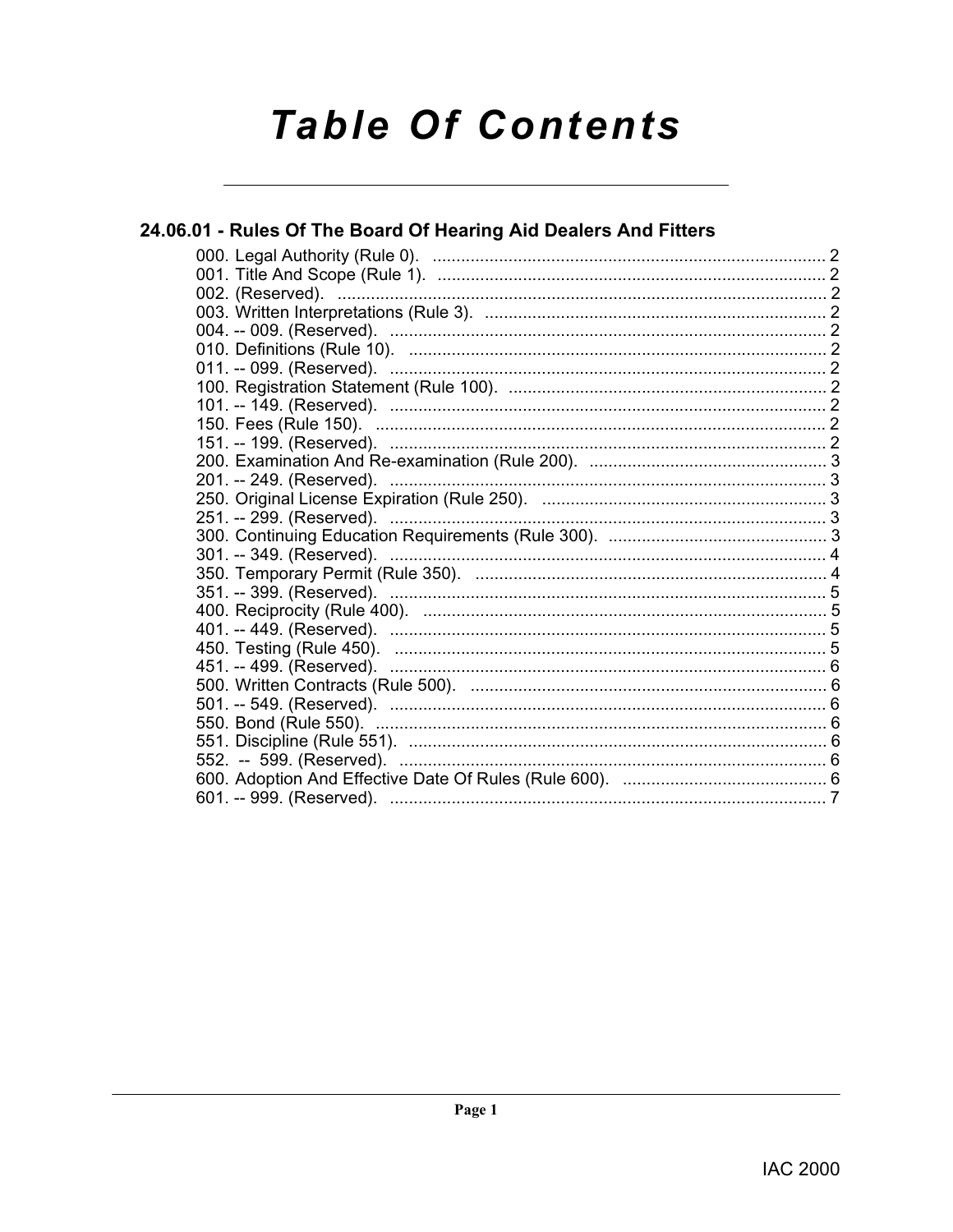#### **IDAPA 24 TITLE 06 Chapter 01**

#### **24.06.01 - RULES OF THE BOARD OF HEARING AID DEALERS AND FITTERS**

#### <span id="page-1-18"></span><span id="page-1-1"></span><span id="page-1-0"></span>**000. LEGAL AUTHORITY (Rule 0).**

These rules are hereby prescribed and established pursuant to the authority vested in the Board of Hearing Aid Dealers and Fitters by the provisions of Section 54-2914, Idaho Code. (7-1-93)

#### <span id="page-1-24"></span><span id="page-1-2"></span>**001. TITLE AND SCOPE (Rule 1).**

These rules shall be cited as IDAPA 24.06.01, "Rules of the Board of Hearing Aid Dealers and Fitters". (7-1-93)

#### <span id="page-1-3"></span>**002. (RESERVED).**

#### <span id="page-1-25"></span><span id="page-1-4"></span>**003. WRITTEN INTERPRETATIONS (Rule 3).**

The board may have written statements which pertain to the interpretation of the rules of this chapter. Such interpretations, if any, are available for public inspection and copying at cost in the main office of the Bureau of Occupational Licenses (7-1-93)

<span id="page-1-5"></span>**004. -- 009. (RESERVED).**

#### <span id="page-1-15"></span><span id="page-1-6"></span>**010. DEFINITIONS (Rule 10).**

<span id="page-1-14"></span>**01. Board**. The Board of Hearing Aid Dealers and Fitters as prescribed in Section 54-2901, Idaho (7-1-93) Code. (7-1-93)

#### <span id="page-1-7"></span>**011. -- 099. (RESERVED).**

#### <span id="page-1-21"></span><span id="page-1-8"></span>**100. REGISTRATION STATEMENT (Rule 100).**

Each organization as referred to in Section 54-2902, Idaho Code, shall file with the board the required statement and list of dealers and fitters at the time of annual renewal. Failure to do so is in violation of Section 54-2913(i), Idaho Code. (7-1-98)

#### <span id="page-1-9"></span>**101. -- 149. (RESERVED).**

#### <span id="page-1-17"></span><span id="page-1-10"></span>**150. FEES (Rule 150).**

**01. Application Fee**. Application Fee is two hundred fifty dollars (\$250) to be accompanied by the ed application. (Also includes examination when required.) (7-1-93) completed application. (Also includes examination when required.)

<span id="page-1-20"></span><span id="page-1-16"></span><span id="page-1-13"></span>

| 02. | <b>Examination Fee.</b> Examination Fee is two hundred fifty dollars (\$250). |  |  |  |  | $(7-1-93)$ |
|-----|-------------------------------------------------------------------------------|--|--|--|--|------------|
|-----|-------------------------------------------------------------------------------|--|--|--|--|------------|

- **03. Reexamination Fee**. Reexamination Fee is two hundred fifty dollars (\$250). (7-1-93)
- <span id="page-1-23"></span><span id="page-1-22"></span>**04. Temporary Permit**. Temporary Permit Fee is two hundred fifty dollars (\$250). (7-1-93)
- **05. Temporary Permit Reissue Fee**. Temporary Permit Reissue Fee is two hundred fifty dollars (7-1-93)  $(7-1-93)$  (\$250).

**06. Annual Renewal Fee**. Annual Renewal Fee is two hundred fifty dollars (\$250) for fiscal years 1994 and 1995; One hundred fifty dollars (\$150) beginning with fiscal year 1996 and on. (7-1-93)

<span id="page-1-19"></span><span id="page-1-12"></span>**07. Reciprocity Fee**. Reciprocity Fee is two hundred fifty dollars (\$250). (7-1-93)

#### <span id="page-1-11"></span>**151. -- 199. (RESERVED).**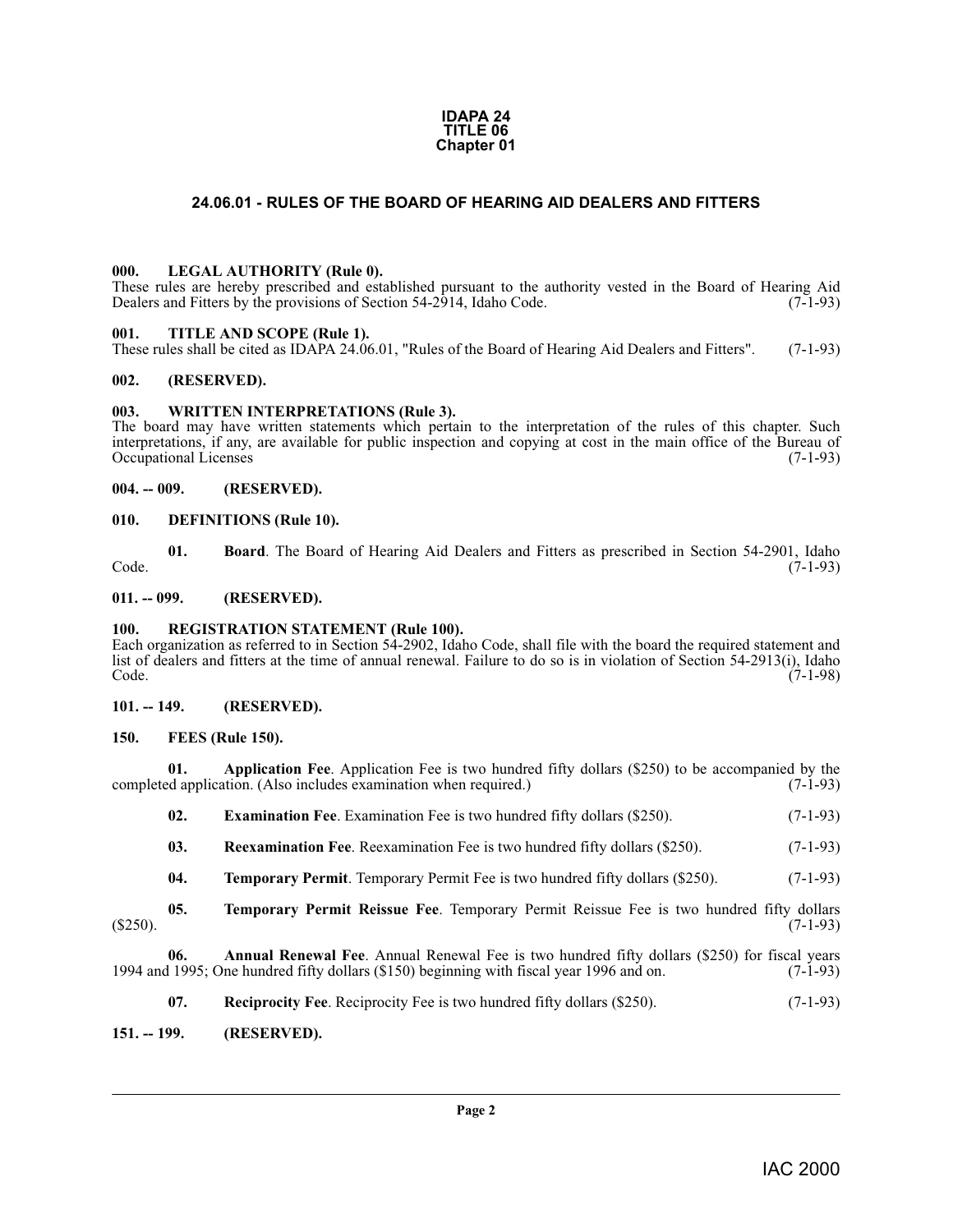#### *IDAHO ADMINISTRATIVE CODE IDAPA 24.06.01* **Hearing Aid Dealers and Fitters Board Rules**

#### <span id="page-2-10"></span><span id="page-2-0"></span>**200. EXAMINATION AND RE-EXAMINATION (Rule 200).**

<span id="page-2-8"></span>**01. Dates And Locations Of Exams**. Examinations shall be held in Boise, Idaho on the second Friday of May and November of each year providing there is one (1) or more applicants to be tested. The board may deviate from date of this scheduled examination upon giving sixty (60) days notice to all applicants for licensure. Applications must be submitted at least sixty (60) days prior to the date of the examination to be taken. (7-1-93)

<span id="page-2-6"></span>**02.** Content Of Exam. The examination consists of a written examination and a practical performance examination. A minimum score of seventy percent (70%) must be obtained as reported by the National testing service on the written examination. An average score of seventy percent (70%) must be obtained in each major section of the practical examination. A score of fifty percent  $(50\%)$  or less on any subsection within a major section constitutes failure of the entire section. The practical examination is divided into three (3) major sections:  $(7-1$ failure of the entire section. The practical examination is divided into three (3) major sections:

| a. | Earmolds. |  | $(7-1-93)$ |
|----|-----------|--|------------|
|----|-----------|--|------------|

- b. Audiometry. (7-1-93)
- <span id="page-2-17"></span><span id="page-2-11"></span>c. Orals.  $(7-1-93)$

**03.** Failure Of Exam. Where an applicant fails to obtain a satisfactory score in either the written examination or a section of the practical examination, he shall be required to retake only the portion of the examination failed to qualify for licensure; if he again fails the examination he shall be required to retake the entire examination to qualify for licensure. examination to qualify for licensure.

**04.** Reexamination. An applicant for reexamination who is required to take the entire examination under Subsection 200.03 above and fails to obtain a satisfactory score in either the written or practical portion of the examination shall be required to retake only the portion of the examination failed to qualify for licensure, if he again fails the examination, he shall be required to retake the entire examination to qualify for licensure fails the examination, he shall be required to retake the entire examination to qualify for licensure.

#### <span id="page-2-1"></span>**201. -- 249. (RESERVED).**

#### <span id="page-2-15"></span><span id="page-2-2"></span>**250. ORIGINAL LICENSE EXPIRATION (Rule 250).**

<span id="page-2-13"></span>**01.** Licenses Issued Subject To The May Exam. Licenses issued subject to the May examination ire June 30th of the following year. (7-1-93) shall expire June 30th of the following year.

<span id="page-2-12"></span>**02.** Licenses Issued Subject To Any Other Exam. Licenses issued subject to any other examination ire the following June 30th. (7-1-93) shall expire the following June 30th.

<span id="page-2-16"></span>**03. Original License Issued Other Than By Regularly Scheduled Exam**. In the event an original license is issued other than subject to the regularly scheduled examinations the license shall expire the following June 30th.

(7-1-93)

#### <span id="page-2-3"></span>**251. -- 299. (RESERVED).**

#### <span id="page-2-7"></span><span id="page-2-4"></span>**300. CONTINUING EDUCATION REQUIREMENTS (Rule 300).**

<span id="page-2-14"></span>**01. Number Of Hours Required**. Eight contact (8 CEU's) hours of Continuing Education is required annually for license renewal. Verification of minimum of eight  $(8)$  hours of continuing education during the twelve  $(12)$  months prior to license renewal shall be sent with the annual license renewal fee.  $(7-1-93)$  $(12)$  months prior to license renewal shall be sent with the annual license renewal fee.

**02. Classes/Workshops Accepted**. Only classes and/or workshops approved for continuing education credits by National Institute for Hearing Instruments Studies (NIHIS) or American Speech-Language-Hearing Association (ASHA) will be accepted.

<span id="page-2-9"></span><span id="page-2-5"></span>**03. Effective Date**. This rule shall go into effect July 1, 1989, with verification of continuing education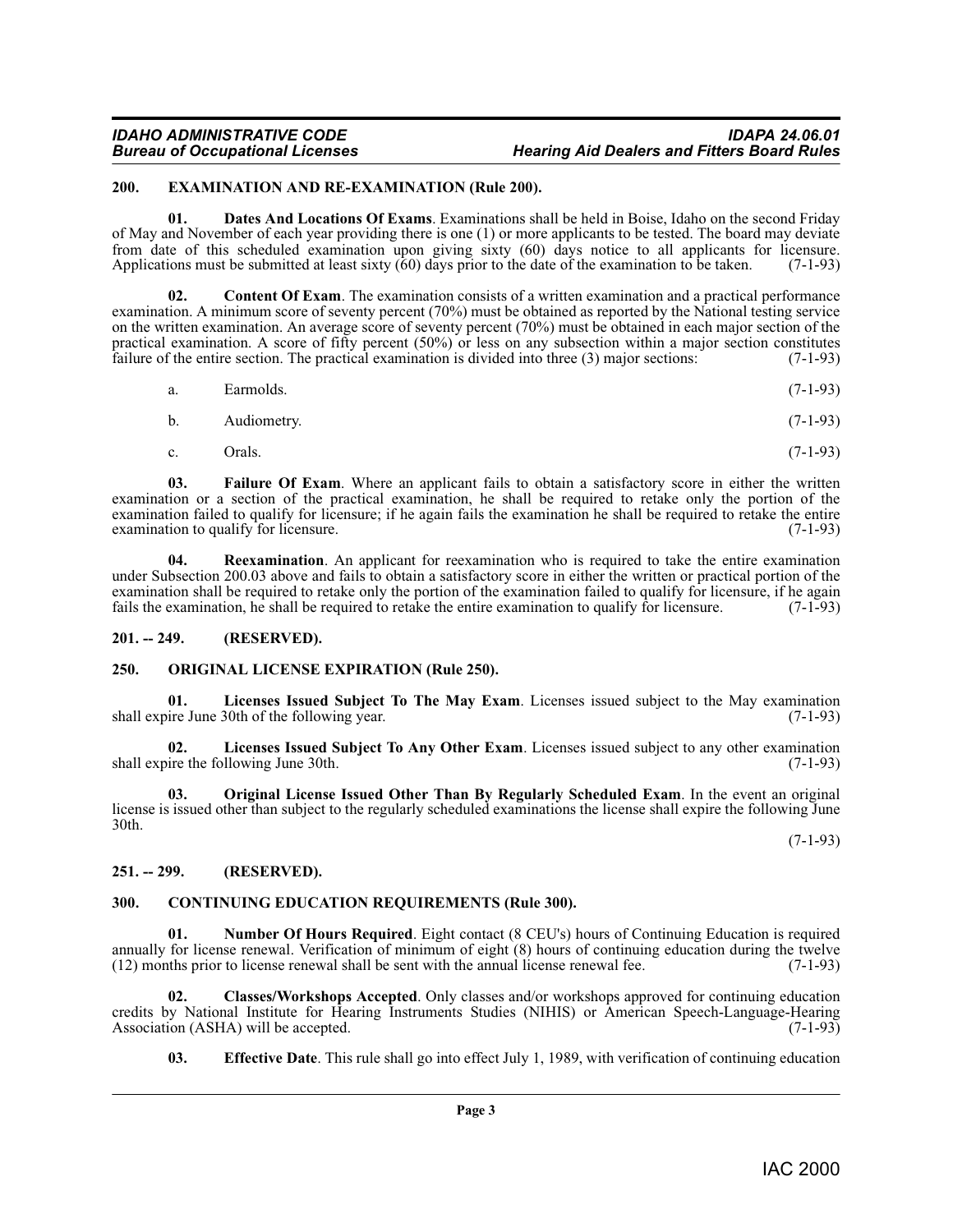required for renewal in 1990 and each subsequent year. (7-1-93)

#### <span id="page-3-0"></span>**301. -- 349. (RESERVED).**

#### <span id="page-3-1"></span>**350. TEMPORARY PERMIT (Rule 350).**

#### <span id="page-3-5"></span><span id="page-3-2"></span>**01. Adequate Personal Contact - Requirements**. (7-1-93)

a. The supervisor and temporary permit holder must make contact in person each work day reviewing training assignments, reviewing hearing aid fittings and making assignments as deemed advisable by the supervisor for a minimum of sixty  $(60)$  contacts that must be completed within the first six  $(6)$  months of training.  $(7-1-93)$ 

b. Contact in person described in Subsection 350.01.a., must be made no less than once in each week throughout the entire period of the temporary permit. (7-1-93) calendar week throughout the entire period of the temporary permit.

In the event a permit holder fails the licensing examination two  $(2)$  consecutive times, and is eligible to maintain a permit, the supervisor and temporary permit holder must reinstate contact in person each work day as set forth in Subsection 350.01.a. day as set forth in Subsection  $350.01.a$ .

d. All client and supervisor contacts shall be recorded in the temporary permit holder's quarterly report.  $(7-1-93)$ 

#### <span id="page-3-4"></span>**02. Supervisor - Responsibilities - Restrictions**. (7-1-93)

a. The supervisor shall be familiar with Section 54-2908, Idaho Code. (7-1-93)

b. The supervisor shall be responsible for all hearing aid fittings made by and the ethical conduct of, nporary permit holder he supervises. (7-1-93) every temporary permit holder he supervises.

c. A supervisor may not supervise more than one (1) temporary permit holder at a time. (7-1-93)

d. The supervisor must have an established business site within the state of Idaho which he regularly utilizes as a base of operation and the temporary permit holder shall be required to work from that base also.  $(7-1-93)$ 

e. The supervisor shall provide the permit holder with adequate training and client contact necessary e for the licensing examination. (7-1-93) to prepare for the licensing examination.

f. The supervisor shall record with the board a plan of training that encompasses all ten sections covered in the license examination and enumerated in Section 54-2909, Idaho Code. The plan must be accepted and approved by the Board or its agent prior to issuance of the temporary permit. The supervisor shall document, by the quarterly report, the permit holder's progress.  $(7-1-93)$ quarterly report, the permit holder's progress.

g. A supervisor may terminate his supervision of a temporary permit holder by a written notice to the Bureau of Occupational Licenses and the permit holder by certified mail at least ten (10) calendar days prior to the termination. (7-1-93) termination. (7-1-93)

#### <span id="page-3-3"></span>**03. Application - Quarterly Reports**. (7-1-93)

a. Application for temporary permit shall include completed application, examination fee, permit fee, or statement and plan of training. (7-1-93) supervisor statement and plan of training.

b. A temporary permit shall not be valid unless an unrevoked statement accepting supervisory responsibility by a qualified Hearing Aid Dealers and Fitters is on file with the Bureau of Occupational Licenses. Upon termination of supervision, a new permit may be applied for in accordance with Section 54-2908 (b), Idaho Code, provided that the expiration date of the new permit is adjusted to not exceed the date of the third licensure examination following the original application.  $(7-1-93)$ examination following the original application.

**Page 4**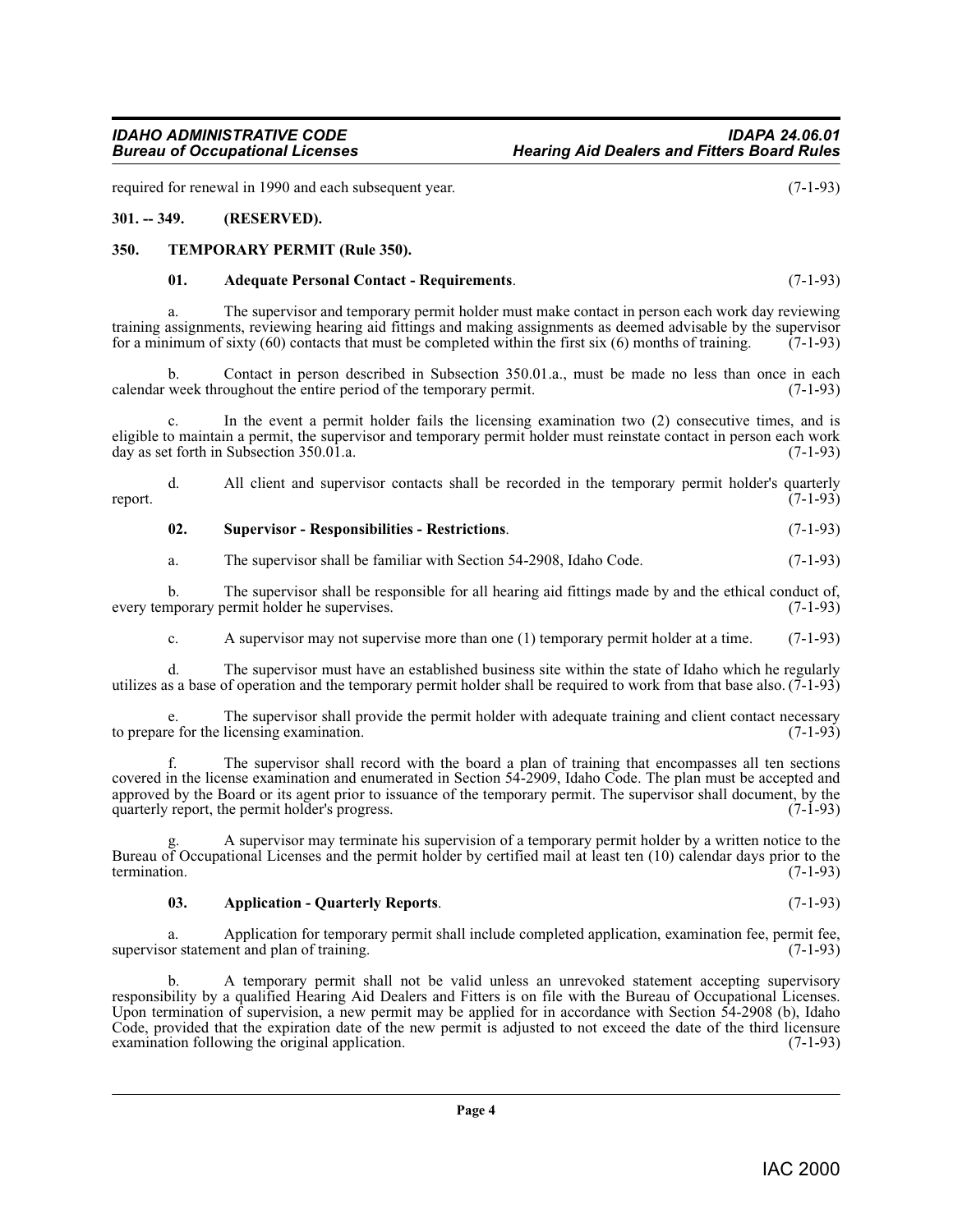c. Eighteen (18) months is the maximum time allowed for any combination of new or renewed  $\gamma$  permits. (7-1-93) temporary permits.

d. Every temporary permit holder must submit a quarterly report of his activities on forms furnished by the Bureau of Occupational Licenses together with supplemental attachments as may be necessary, attested to and signed by the permit holder and the supervisor of record. All sales or fittings made by the permit holder will be indicated on the quarterly report forms supplied by the Bureau of Occupational Licenses. Supplemental attachments to be submitted with this form include: to be submitted with this form include:

i. Log of client and supervisor contacts as specified in Subsection 350.01.d. above. (7-1-93)

ii. Supervisor's statement of completion of training assignments by permit holder as specified in on 350.02.f. above. (7-1-93) Subsection 350.02.f. above.

iii. Copy of test results for all persons tested by the permit holder whether or not a sale occurred. (7-1-93)

iv. Copy of hearing aid order for all fittings including specifications of instruments ordered. (7-1-93)

e. Quarterly reports are due on or before April 10th, July 10th, October 10th and January 10th for the three (3) months preceding the month due. If the permit has not been in effect for the entire quarter, the report is due for that portion of the quarter in which the permit was in effect. If quarterly reports are not received by the specified due date, the temporary permit will be revoked. A new permit may be applied for in accordance with Subsection 350.03.a. above provided that expiration of the permit is adjusted to comply with Section 54-2908, Idaho Code.

<span id="page-4-4"></span>

$$
04. Exemptions. \t(7-1-93)
$$

a. A permit holder who possesses the Certificate of Clinical Competence in Audiology from American Speech-Language-Hearing Association (ASHA) or who is board Certified by National Board for Certification in Hearing Instrument Sciences (NBC-HIS) shall be exempt from Subsections 350.01.a., 350.02.d., and 350.02.f. above from the date of issuance of the permit until the date of the next offered licensing examination.

(7-1-93)

 $(7-1-93)$ 

b. Failure of the licensing examination or failure to take the next offered licensing examination rescinds this exemption. (7-1-93)

#### <span id="page-4-0"></span>**351. -- 399. (RESERVED).**

<span id="page-4-7"></span><span id="page-4-1"></span>**400. RECIPROCITY (Rule 400).**

Reciprocity shall be restricted to states with a written agreement in effect and on file with the Bureau of Occupational Licenses as authorized by the Board. Licenses as authorized by the Board.

#### <span id="page-4-2"></span>**401. -- 449. (RESERVED).**

#### <span id="page-4-9"></span><span id="page-4-3"></span>**450. TESTING (Rule 450).**

<span id="page-4-6"></span>**Purpose Of Rule**. The purpose of this rule is to define, "tests utilizing appropriate procedures," as used in Section 54-2912(b)(5), Idaho Code. This rule is intended to be consistent with and to compliment FDA Rule 801.420 as it refers to hearing aid evaluations. This rule to be effective on and after July 1, 1979. (7-1-801.420 as it refers to hearing aid evaluations. This rule to be effective on and after July 1, 1979.

<span id="page-4-5"></span>**Pre-Fitting Testing.** All prospective hearing aid consumers must be given calibrated pure tone air and bone tests with masking when applicable. Speech tests must be given by appropriate equipment calibrated to current H.T.L. reference levels. (7-1-93)

<span id="page-4-8"></span>**03. Sound Field Testing**. Before the prospective consumer purchases a hearing aid or within six (6) weeks afterward, the consumer must be tested by a licensed hearing aid dealer and fitter in both the aided and unaided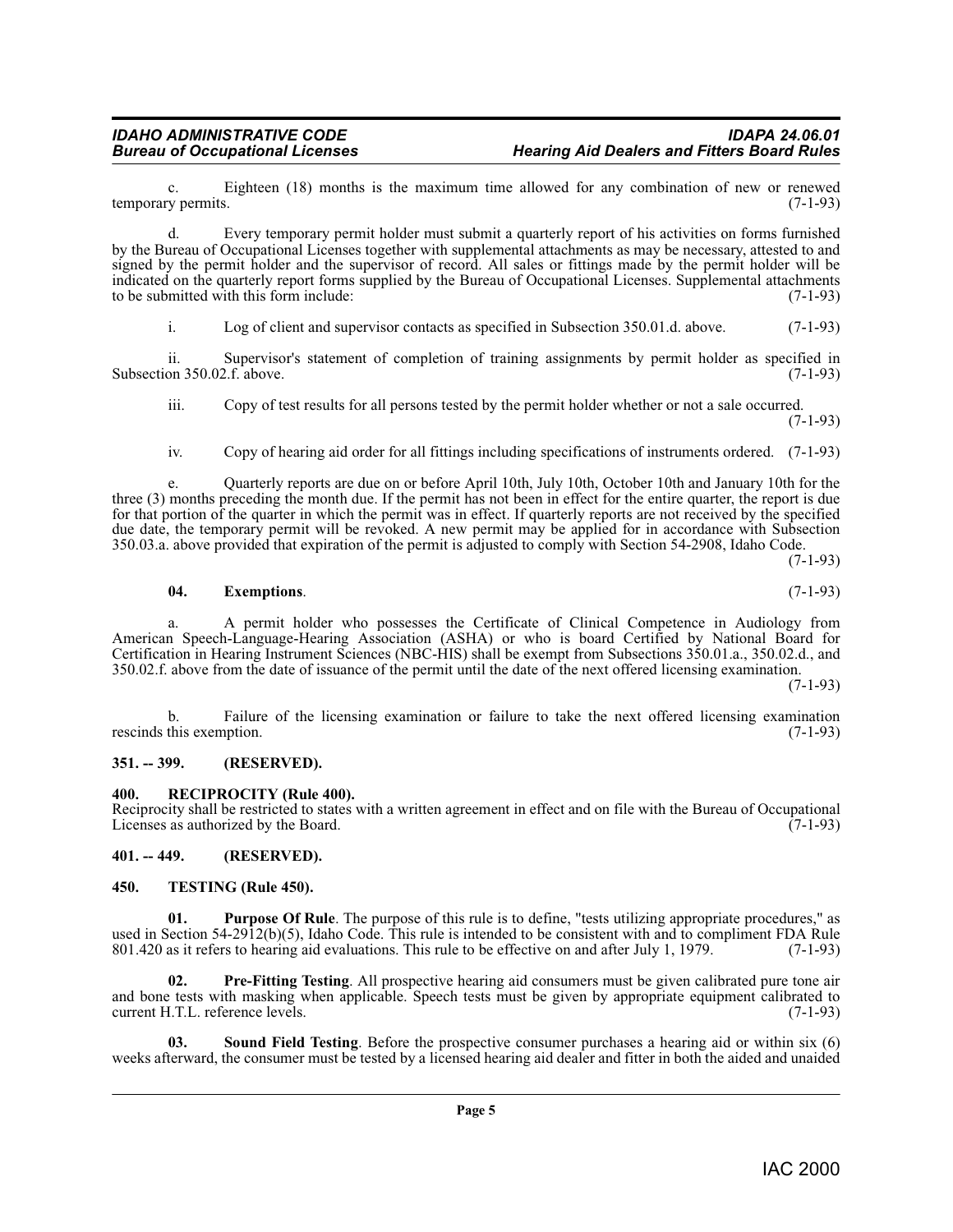condition. The purpose of the test is to document the benefit to the consumer. This testing may be accomplished using appropriate sound field testing to ensure repeatability. Suggested stimuli for sound field testing include speech, pulsed pure tone, warble tone, narrow band noise, damp wave trains, and ninety (90) degree modulated noise. (7-1- 93)

**04. Records**. A copy of all test data shall be kept on file by the hearing aid dealer and fitter for two (2) years after sale.

**05. Exemptions**. The testing requirements contained in Subsections 450.02 and 450.03 of this rule shall not apply to those consumers who are not capable of responding to acceptable audiological pure tone tests.<br>Examples of these types of consumers are: Examples  $\hat{f}$  these types of consumers are:

| а.             | A child of tender years;                  | $(7-1-93)$ |
|----------------|-------------------------------------------|------------|
| b.             | The developmentally disabled; and         | $(7-1-93)$ |
| $\mathbf{c}$ . | The legally incompetent by a court order. | $(7-1-93)$ |

#### <span id="page-5-0"></span>**451. -- 499. (RESERVED).**

#### <span id="page-5-14"></span><span id="page-5-1"></span>**500. WRITTEN CONTRACTS (Rule 500).**

<span id="page-5-10"></span>**01. Consumer Cancellation**. Should the consumer cancel the purchase, a maximum retention fee of no greater than twenty-five (25%) percent of the total purchase price of the hearing instrument and fitting expenses is nonrefundable. (7-1-97)

<span id="page-5-12"></span>**02. Dealer Cancellation**. In the event that any hearing aid dealer and fitter cancels, nullifies, or otherwise, of his own volition, refuses to honor any written contract, for any reason other than consumer cancellation as set forth in Subsection 500.01 above, that hearing aid dealer and fitter shall promptly refund any and all moneys paid for the purchase of the hearing aid, including any monies designated by the contract as nonrefundable in the event that the consumer had cancelled the purchase. (7-1-97)

#### <span id="page-5-2"></span>**501. -- 549. (RESERVED).**

#### <span id="page-5-8"></span><span id="page-5-3"></span>**550. BOND (Rule 550).**

The board may set bond equal to two  $(2)$  times the sum of the estimated reasonable costs, investigative expenses, attorney's fees and consumer restitution coincident to the violations allowing the bond to be invoked.  $(7$ attorney's fees and consumer restitution coincident to the violations allowing the bond to be invoked.

#### <span id="page-5-13"></span><span id="page-5-4"></span>**551. DISCIPLINE (Rule 551).**

<span id="page-5-9"></span>**01.** Civil Fine. The Board may impose a civil fine not to exceed one thousand dollars (\$1,000) upon a hearing aid dealer and fitter for each violation of Section 54-2912(b), Idaho Code. (3-18-99) licensed hearing aid dealer and fitter for each violation of Section 54-2912(b), Idaho Code.

<span id="page-5-11"></span>**02. Costs And Fees**. The Board may order a licensed hearing aid dealer and fitter to pay the costs and fees incurred by the Board in the investigation or prosecution of the licensee for violation of Section 54-2912(b), Idaho Code. (3-18-99)

#### <span id="page-5-5"></span>**552. -- 599. (RESERVED).**

#### <span id="page-5-7"></span><span id="page-5-6"></span>**600. ADOPTION AND EFFECTIVE DATE OF RULES (Rule 600).**

All previous rules of this board are hereby repealed and these rules approved by the Board on December 29, 1978 shall become effective on this date. Amendments adopted August 21, 1981 shall become effective September 15, 1981. Amendment adopted February 1, 1985 shall become effective February 20, 1985. Emergency rule effective June 2, 1987. Amendments and all rules readopted August 10, 1987, effective August 31, 1987. Amendments adopted May 25, 1989 shall become effective June 14, 1989. Amendments and all rules readopted July 31, 1992, effective August 20, 1992.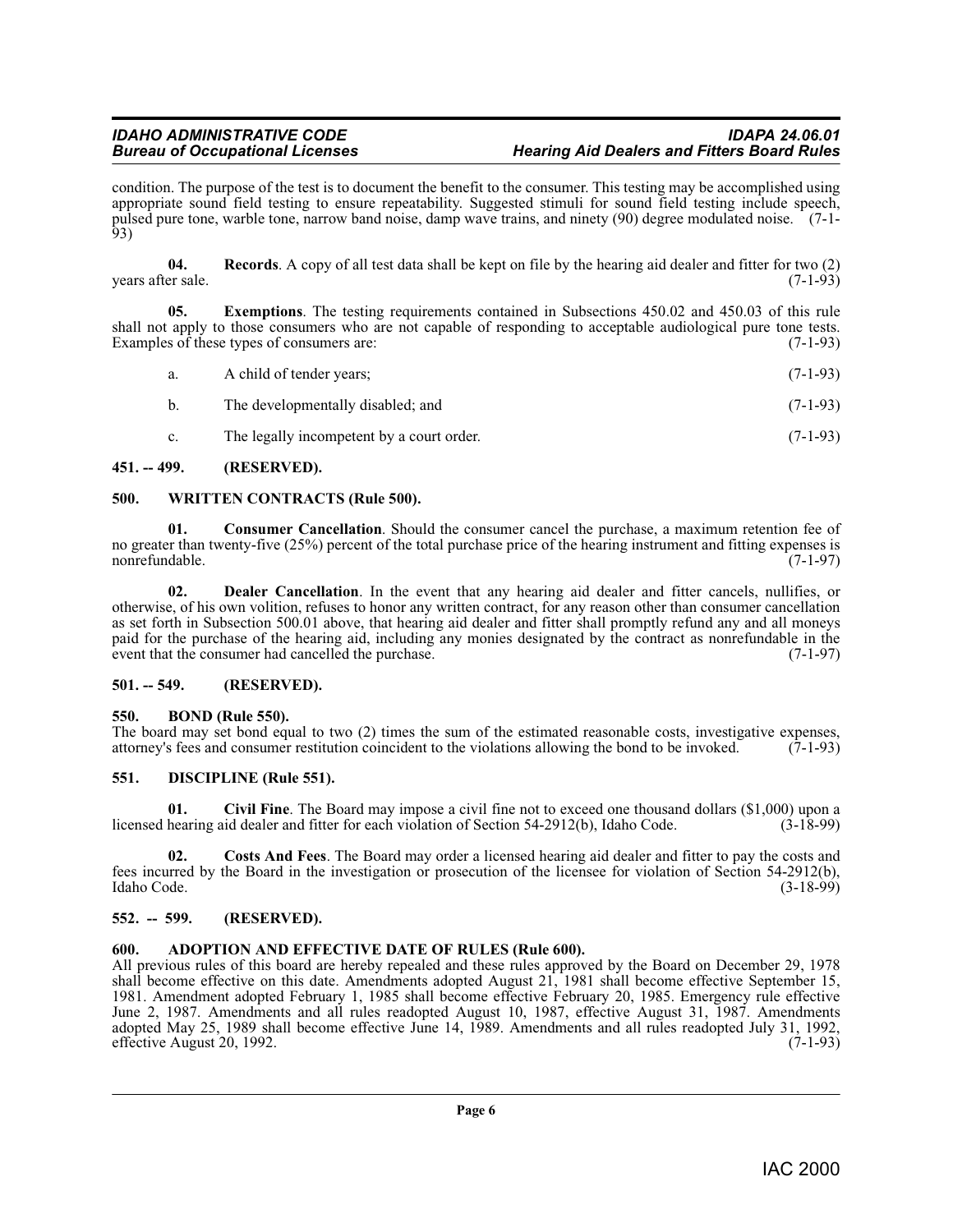<span id="page-6-0"></span>**601. -- 999. (RESERVED).**